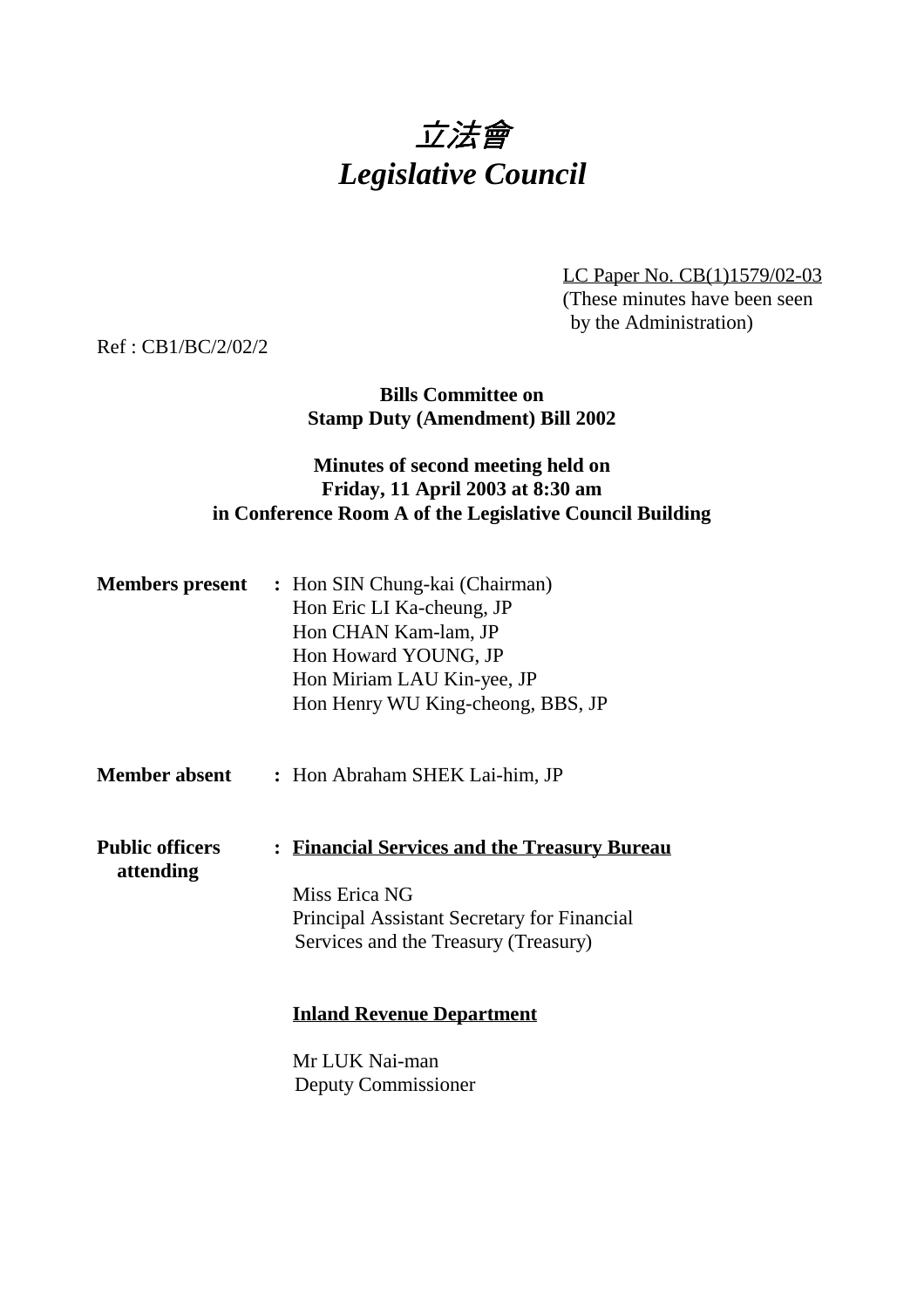|                                              | Mrs CHU WONG Lai-fun<br><b>Acting Assistant Commissioner</b> |
|----------------------------------------------|--------------------------------------------------------------|
|                                              | Mr Richard LEUNG<br><b>Chief System Manager</b>              |
|                                              | Miss WONG Tsui-ling<br>Senior Superintendent of Stamp Office |
|                                              | <b>Department of Justice</b>                                 |
|                                              | Ms Lonnie NG<br><b>Senior Government Counsel</b>             |
| <b>Clerk in attendance :</b> Mr LAW Kam-sang | <b>Deputy Secretary General</b>                              |
| <b>Staff in attendance : Miss Monna LAI</b>  | <b>Assistant Legal Adviser 7</b>                             |
|                                              | Ms Cindy CHENG<br>Senior Assistant Secretary (1) 4           |

### **I. Confirmation of minutes**

(LC Paper No. CB(1)1033/02-03 **-** Minutes of first meeting on 27 February 2003)

The minutes of the first meeting held on 27 February 2003 were confirmed.

## **II. Meeting with the Administration and deputations**

| (a) LC Paper No. $CB(3)189/02-03$                 | $-$ The Bill                    |
|---------------------------------------------------|---------------------------------|
| (b) FIN $4/2306/00$ issued on<br>29 November 2002 | - The Legislative Council Brief |

 $-2-$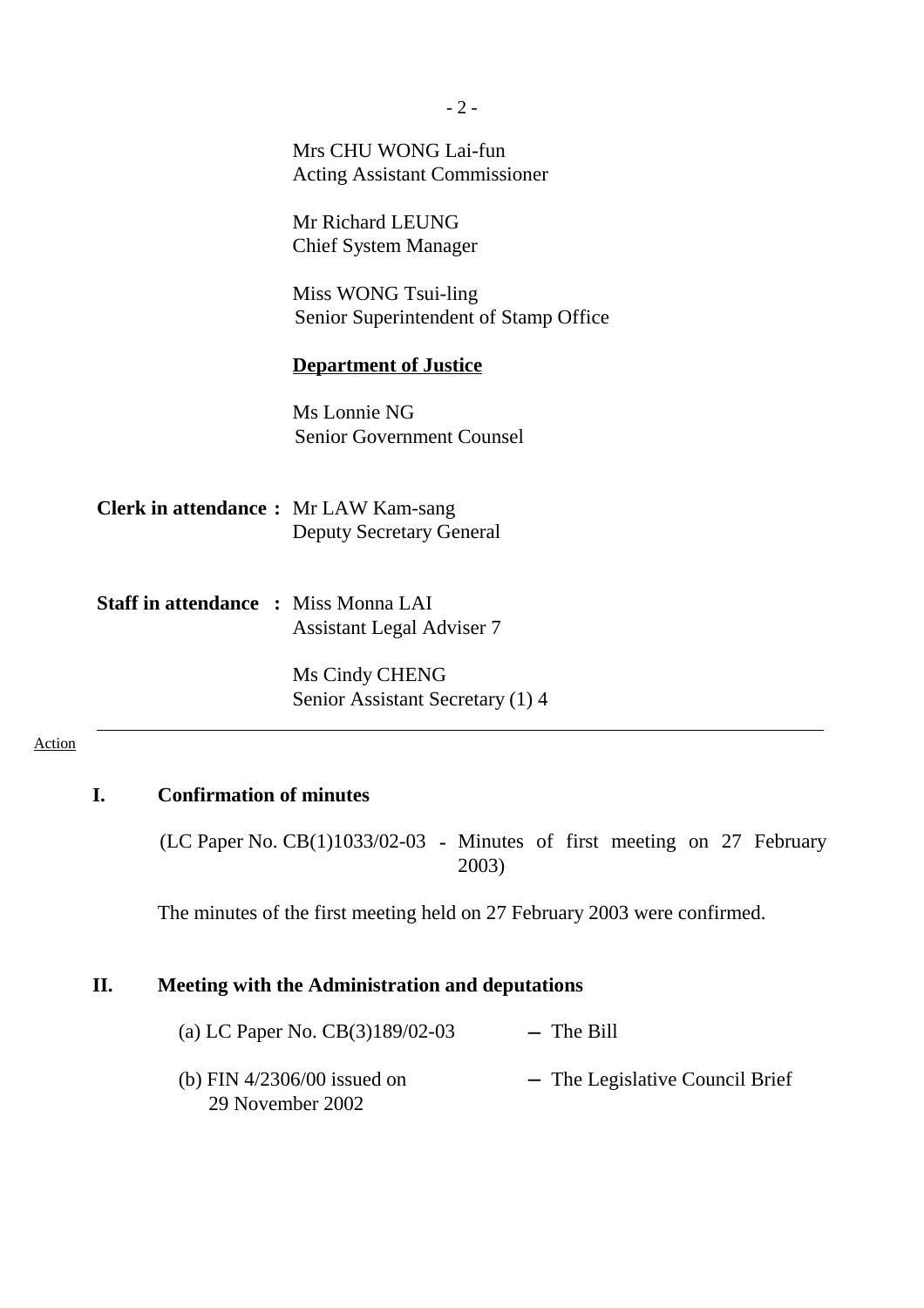| (c) LC Paper No. LS 19/02-03              | - The Legal Service Division Report                                                                                                  |
|-------------------------------------------|--------------------------------------------------------------------------------------------------------------------------------------|
| (d) LC Paper No. CB(1) 960/02-03(01)      | - Letter dated 9 December 2002<br>from Assistant Legal Adviser 7 to<br>the Administration                                            |
| (e) LC Paper No. CB(1) 960/02-03(02)      | - Reply dated 12 December 2002<br>the Administration<br>from<br>to<br><b>Assistant Legal Adviser 7</b>                               |
| (f) LC Paper No. CB(1) $960/02-03(03)$    | - Marked-up copy of the Bill<br>prepared by the Legal Service<br><b>Division</b>                                                     |
| $(g)$ LC Paper No. CB(1) 2152/01-02(03)   | - Panel on Financial Affairs paper<br>Method of<br><b>Stamping</b><br>'New<br>Without Presentation of Original<br>Instrument'        |
| (h) LC Paper No. $CB(1)$ 86/02-03         | - Extract from minutes of the Panel<br>on Financial Affairs meeting on<br>19 July 2002                                               |
| (i) LC Paper No. CB(1)960/02-03(04)       | - Letter dated 24 February 2003<br>from the Financial Services and<br>the Treasury Bureau                                            |
| (j) LC Paper No. CB(1)960/02-03(05)       | - Letter dated 24 February 2003<br>from Assistant Legal Adviser 7 to<br>the Administration                                           |
| (k) LC Paper No. CB(1)1018/02-03(01)      | - Letter dated 27 February 2003<br>from the Financial Services and<br>the Treasury Bureau to the<br><b>Assistant Legal Adviser 7</b> |
| (1) LC Paper No. CB(1) $1111/02-03(01)$   | - Powerpoint presentation and an<br>outline of Electronic Property<br><b>Stamping System</b>                                         |
| (m) LC Paper No. $CB(1)$ 1111/02-03(02) - | Submission from the Property<br><b>Agencies Association Ltd</b>                                                                      |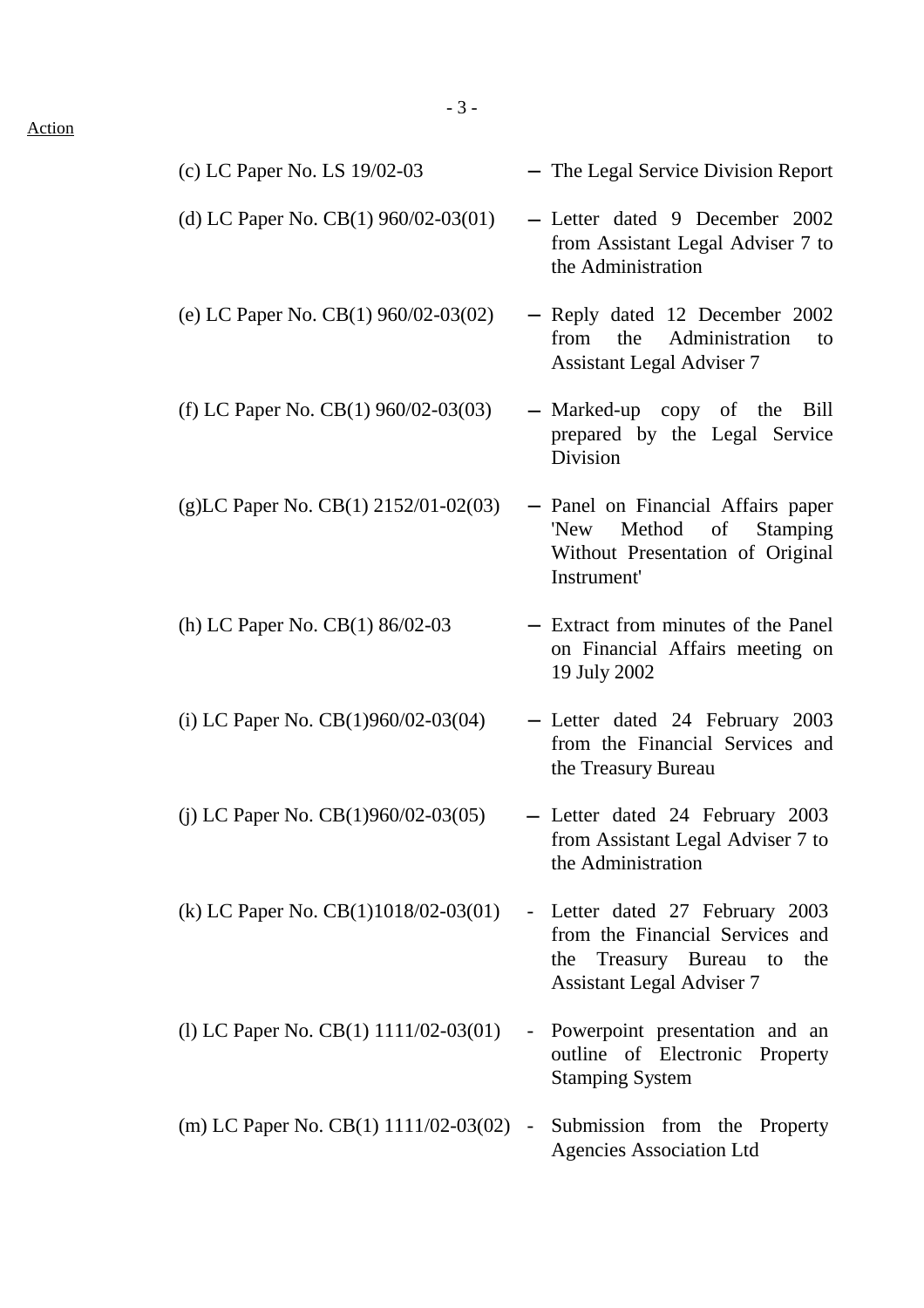| (n) LC Paper No. CB $(1)$ 1111/02-03 $(03)$ | Submission from<br>the<br>Estate<br><b>Agents Authority</b>                                                                  |
|---------------------------------------------|------------------------------------------------------------------------------------------------------------------------------|
| (o) LC Paper No. $CB(1)$ 1111/02-03(04)     | Submission form the Real Estate<br>$\overline{\phantom{0}}$<br>Developers Association of Hong<br>Kong (English version only) |
| (p) LC Paper No. CB(1) 1111/02-03(05)       | Submission from the Hong Kong<br><b>Chamber of Professional Property</b><br>Consultants Ltd (Chinese version<br>only)        |
| (q) LC Paper No. CB(1) $1111/02-03(06)$     | Submission form the Law Society<br>$\mathbb{Z}^{\mathbb{Z}}$<br>of Hong Kong (English vesion<br>only)                        |
| (r) LC Paper No. CB(1) $1182/02-03(01)$     | Letter from the Taxation Institute<br>$\sim$ $^{-1}$<br>of Hong Kong (English version<br>only)                               |
| (s) LC Paper No. $CB(1)$ 1111/02-03(07)     | Letter dated 10 March 2003 from<br>Assistant Legal Adviser 7 to the<br>Administration                                        |
| (t) LC Paper No. $CB(1)1182/02-03(02)$      | Letter dated 18 March 2003 from<br>the Administration to Assistant<br>Legal Adviser 7                                        |
| (u) LC Paper No. CB(1) 1111/02-03(08)       | Summary of views prepared by<br>the LegCo Secretariat                                                                        |

2. The Bills Committee deliberated (Index of proceedings attached at **Appendix**).

Follow-up actions to be taken by the Administration

- Admin 3. As requested by the Bills Committee, the Administration undertook to take the follow-up actions listed below:
	- (a) to clarify who might register as users of the new electronic stamping system and whether it was intended to place any restriction on the users when they accessed the new system;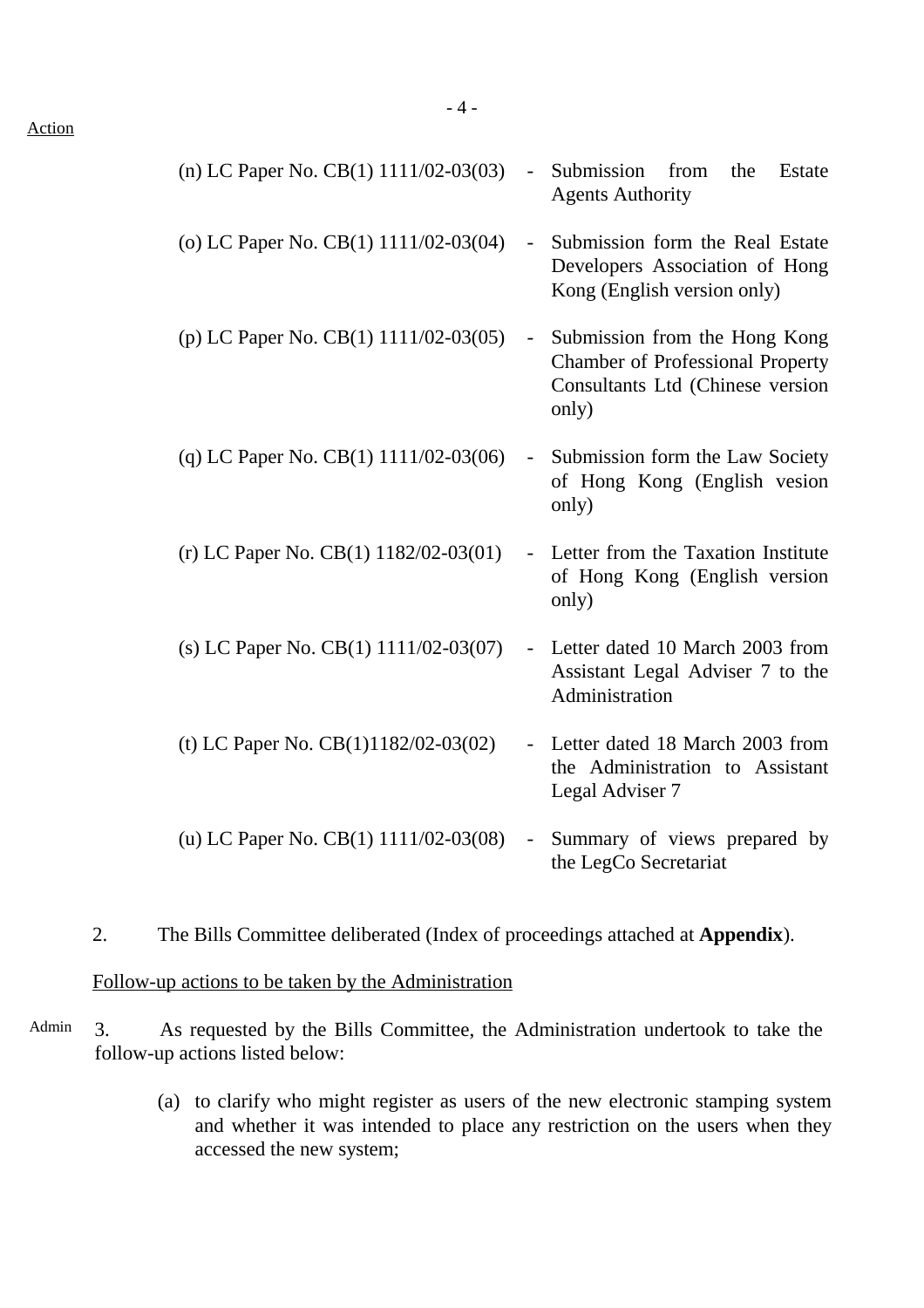- (b) to consider whether it was feasible for applicants of stamp certificates to pay stamp duty by credit card;
- (c) to consider how the proposed electronic stamping system could indicate the validity of stamp certificates in respect of stamp duty that was paid by cheques, given that cheques might not be honoured upon clearance;
- (d) to consider whether it was feasible to use the proposed stamping system to issue stamp certificates for instruments in respect of properties that were being transferred as gifts;
- (e) to consider again the need to define in the Bill "error" in stamp certificates;
- (f) to reply to the letter of the Assistant Legal Adviser sent to the Administration on 10 April 2003; and
- (g) to update its response to the "Summary of concerns/comments raised in the submissions" by incorporating its response to the views expressed by representatives of the Hong Kong Real Estate Agencies General Association at the meeting.

#### Date of next meeting

4. Members agreed that the third and fourth meetings would be held on Tuesday, 22 April 2003 at 8:30 am and on Friday, 9 May 2003 at 10:45 am respectively.

#### **III. Any other business**

5. There being no other business, the meeting ended at 10:10 am.

Council Business Division 1 Legislative Council Secretariat 30 April 2003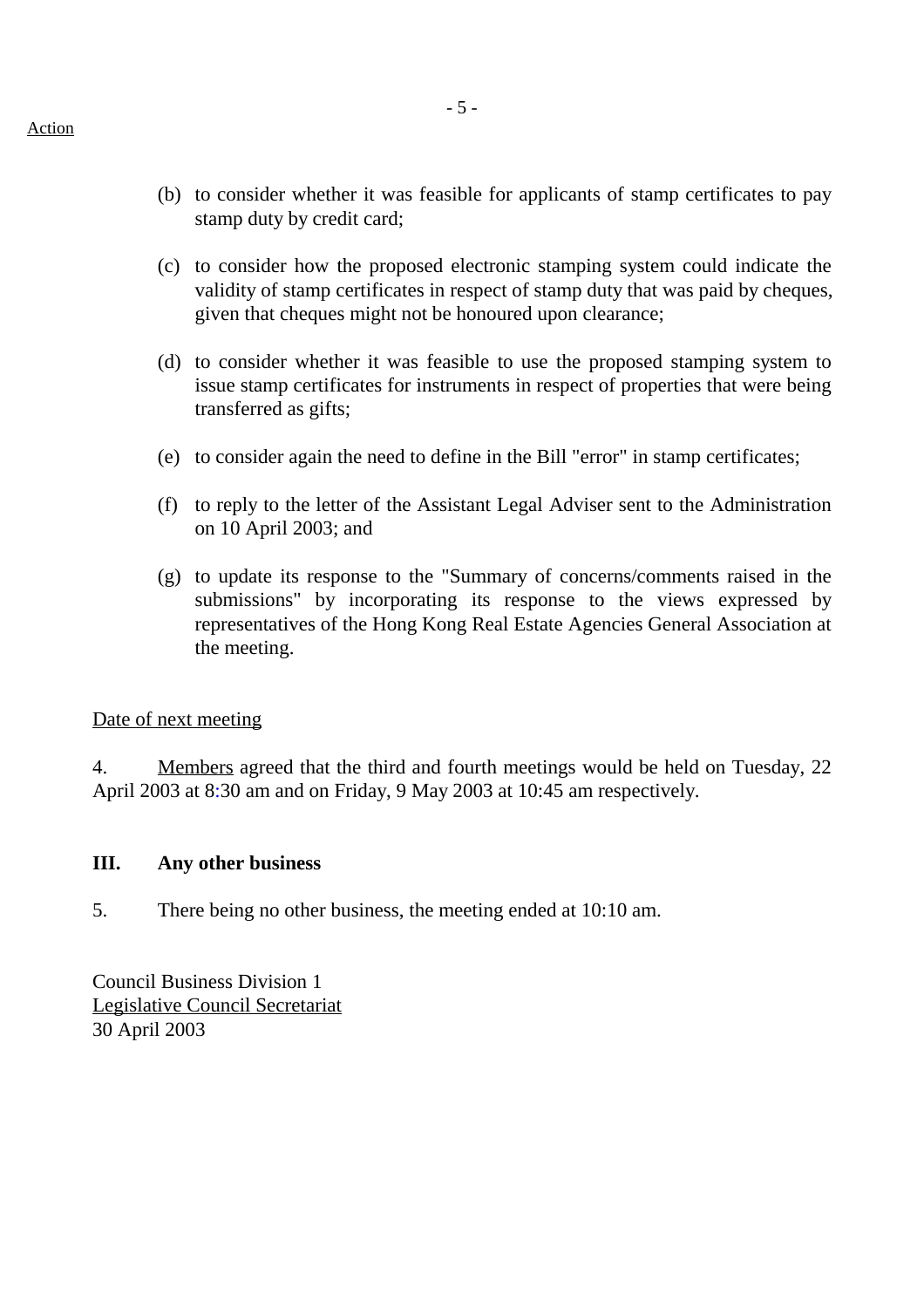## **Appendix**

## **Proceedings of the second meeting of the Bills Committee on Stamp Duty (Amendment) Bill 2002 on Friday, 11 April 2003, at 8:30 am in Conference Room A of the Legislative Council Building**

| <b>Time</b>       | <b>Speaker</b>                                                 | Subject(s)                                                                                                                                                                                                                                                                                                                              | <b>Action</b>                                                                                                                                                                                    |
|-------------------|----------------------------------------------------------------|-----------------------------------------------------------------------------------------------------------------------------------------------------------------------------------------------------------------------------------------------------------------------------------------------------------------------------------------|--------------------------------------------------------------------------------------------------------------------------------------------------------------------------------------------------|
| marker            |                                                                |                                                                                                                                                                                                                                                                                                                                         | required                                                                                                                                                                                         |
| $000000 - 000305$ | Chairman                                                       | Confirmation of minutes of the<br>first meeting<br>(LC Paper No. CB(1)1033/02-<br>(03)                                                                                                                                                                                                                                                  |                                                                                                                                                                                                  |
| 000306 - 003007   | Administration                                                 | Power-point presentation by the<br>Administration<br>the<br>on<br>electronic Property Stamping<br>System (PSS)<br>(LC Paper No. $1111/02-03(01)$ )                                                                                                                                                                                      |                                                                                                                                                                                                  |
| 003008 - 003128   | Chairman<br>Administration                                     | Financial and staff implications<br>of PSS                                                                                                                                                                                                                                                                                              |                                                                                                                                                                                                  |
| 003129 - 003233   | Mr CHAN Kam-lam<br>Administration<br>Chairman                  | Whether information in the<br>electronic<br>stamp certificate<br>would reveal private data                                                                                                                                                                                                                                              |                                                                                                                                                                                                  |
| 003234 - 004435   | Ms Miriam LAU<br>Chairman<br>Administration<br>Mr CHAN Kam-lam | (a) Types of registered users $\operatorname{Admin}$<br>procedures<br>and<br>registration<br>(b) Verification of registered<br>users<br>(c) Information to be included on the users when<br>electronic<br>in<br>certificate<br>whether $\sqrt{s}$ system<br>and<br>of<br>verification<br>such<br>information would be free<br>of charge | to<br>clarify<br>for who may register as<br>users of the<br>new<br>electronic stamping<br>system and whether<br>is<br>intended<br>it<br>to<br>place any restriction<br>stamp they access the new |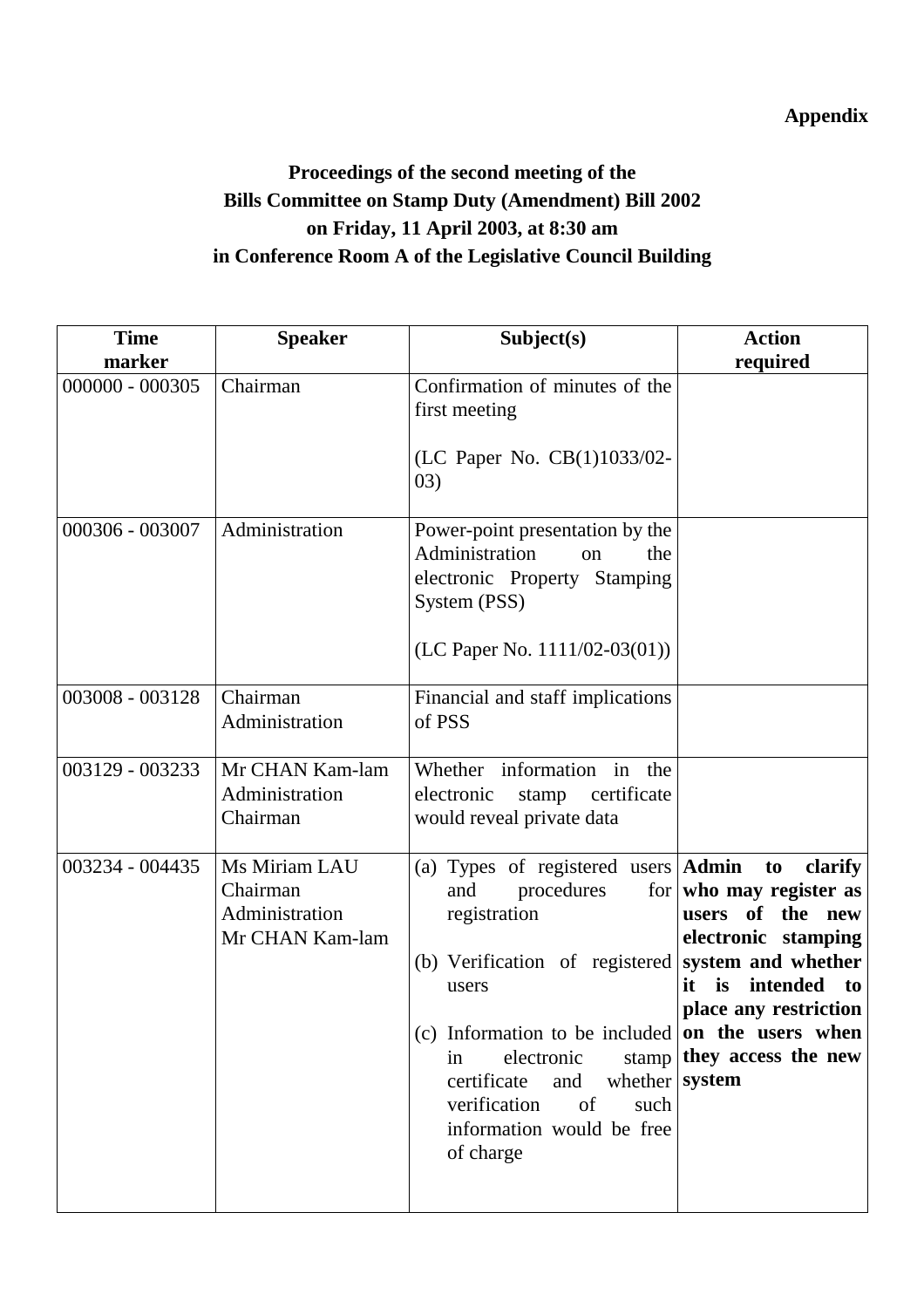|                 |                                                                | (d) Whether there would be<br>any restriction on users<br>when they accessed the<br>new system                                                                                                                                                                                              |                                                                                                                              |
|-----------------|----------------------------------------------------------------|---------------------------------------------------------------------------------------------------------------------------------------------------------------------------------------------------------------------------------------------------------------------------------------------|------------------------------------------------------------------------------------------------------------------------------|
| 004436 - 004807 | Chairman<br>Mr Henry WU<br>Administration                      | (a) Whether information in the<br>electronic stamp certificate<br>could<br>be<br>verified<br>by<br>applicant at the Stamp<br>Office                                                                                                                                                         |                                                                                                                              |
|                 |                                                                | (b) Protection of information<br>the electronic stamp<br>in<br>certificate                                                                                                                                                                                                                  |                                                                                                                              |
| 004808 - 004933 | Ms Miriam LAU<br>Chairman<br>Administration                    | (a) Whether PSS would be an<br>alternative option for all<br>users                                                                                                                                                                                                                          |                                                                                                                              |
|                 |                                                                | (b) Whether existing stamping<br>system would eventually be<br>replaced by PSS                                                                                                                                                                                                              |                                                                                                                              |
| 004934 - 005410 | Ms Miriam LAU<br>Chairman<br>Administration                    | (a) Payment method under PSS<br>(b) Whether payment by credit <b>feasible</b> to accept<br>card for stamp duty would<br>be accepted under PSS                                                                                                                                               | On item (b), Admin<br>to consider if it is<br>credit card payment<br>for stamp duty                                          |
| 005411 - 010000 | Mr Henry WU<br>Chairman<br>Administration<br>Ms Miriam LAU     | Verification of the validity of $Admin$ to consider<br>the electronic stamp certificate how the proposed<br>if stamp duty was paid by<br>cheques                                                                                                                                            | PSS can indicate the<br>validity of<br>stamp<br>certificates<br>in<br>respect of<br>stamp<br>duty that is paid by<br>cheques |
| 010001-010108   | Mr CHAN Kam-lam<br>Chairman<br>Administration<br>Ms Miriam LAU | Need and rationale for storing<br>all valid stamp certificates for<br>years given<br>that<br>15<br>the<br>Collector of Stamp Revenue<br>(the Collector) would only take<br>any recovery action within 6<br>years from the expiration of the<br>for<br>time<br>stamping<br>the<br>instrument |                                                                                                                              |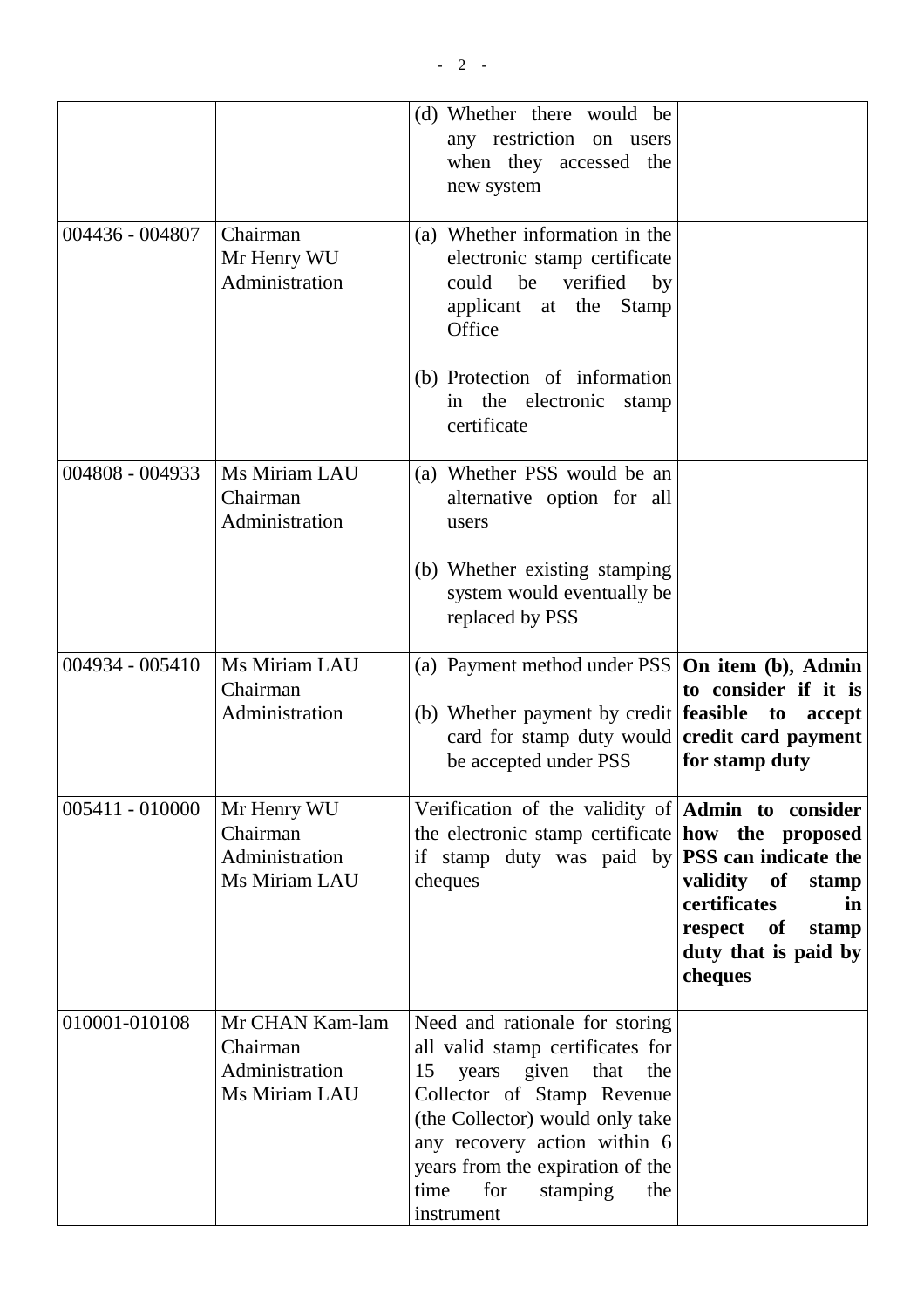| 010109-010302 | Chairman<br>Administration                                                                        | Whether information contained<br>in the stamp certificate could<br>be verified via Internet                                                                                                                                                                                                                                                                                   |                                                                                                                                                                                                  |
|---------------|---------------------------------------------------------------------------------------------------|-------------------------------------------------------------------------------------------------------------------------------------------------------------------------------------------------------------------------------------------------------------------------------------------------------------------------------------------------------------------------------|--------------------------------------------------------------------------------------------------------------------------------------------------------------------------------------------------|
| 010303-010710 | Ms Miriam LAU<br>Chairman<br>Administration                                                       | (a) Computation of stamp duty<br>under PSS<br>(b) Whether electronic stamp<br>certificate could be issued<br>for instruments in respect instruments<br>of properties that were<br>being transferred as gifts                                                                                                                                                                  | On item (b), Admin<br>to advise if it would<br>be feasible to issue<br>electronic<br>stamp<br>certificate<br>for<br>in<br>respect of properties<br>that<br>being<br>are<br>transferred as gifts  |
| 010711-011335 | Representatives<br>of<br>Kong<br>Hong<br>Real<br>Estate<br>Agencies<br><b>General Association</b> | (a) Valid stamp certificates of<br>tenancy agreements<br>be<br>stored for 7 years only<br>(b) Whether additional copies<br>of stamp certificate might<br>be provided for applicants<br>upon request<br>$(c)$ PSS<br>should<br>made<br>be<br>compatible<br>with<br>the<br>computer system of the<br>Land Registry to enhance<br>efficiency<br>PSS's<br>in<br>checking function |                                                                                                                                                                                                  |
| 011336-011426 | Chairman<br>Administration                                                                        | Administration's response<br>to<br>summary<br>concerns/comments raised<br>$\left  \text{in} \right $<br>submissions<br>(LC Paper No. $1407/02-03(01)$ )                                                                                                                                                                                                                       | Admin to update its<br>of response<br>incorporating<br>the<br>views<br>of<br>the<br>of<br>representatives<br>Hong Kong<br>Real<br><b>Estate</b><br><b>Agencies</b><br><b>General Association</b> |
| 011427-013050 | Ms Miriam LAU<br>Administration<br>Chairman<br>ALA7                                               | (a) Whether there<br>was<br>mechanism to<br>there was any error in a<br>stamp certificate                                                                                                                                                                                                                                                                                     | any $\bf{Admin}$ to consider<br>check if again the need to<br>define in the Bill<br>"error" in<br>stamp<br>certificates                                                                          |